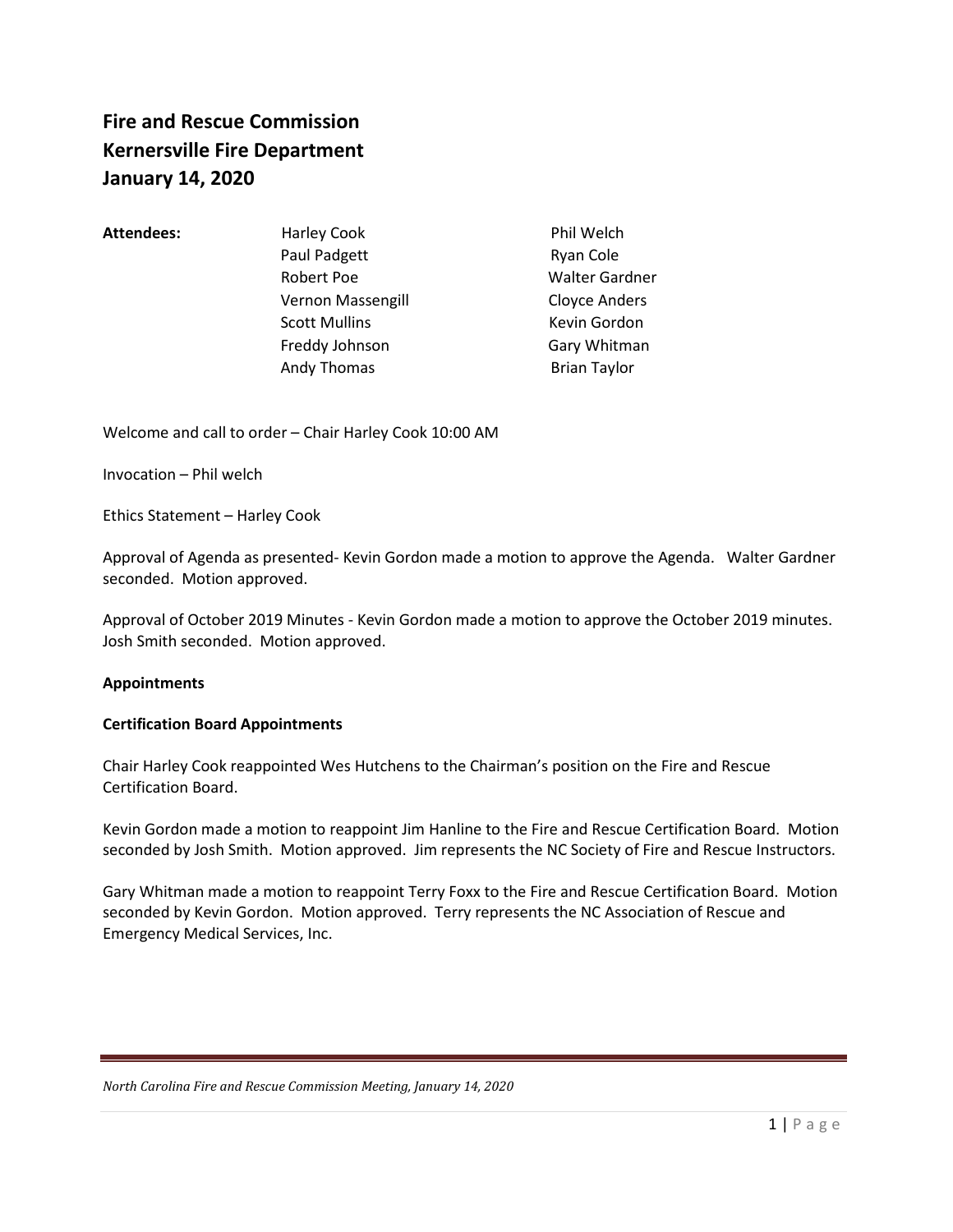### **Board Reports**

### **Certification Board Report** – Kevin Gordon – See Report attached

Kevin made a motion to accept the report. Gary Whitman seconded the motion. Motion Approved.

### **Volunteer Workers Compensation Fund** - Cloyce Anders

Assets - \$10 million over last year at this time.

Retained earnings \$13 million ahead of last year.

At the end of September, the Workers Comp Fund incurred \$105 million in claims.

No rate changes.

### **CFI Board - Freddy Johnson**

The NC International Association of Arson Investigators requested FIT Equivalency approval of their Basic Investigator Course. Much discussion was had regarding if the equivalency path was for equivalency to the NFPA 1033 Standard or the NC FIT certification. The CFI Board approved the NC IAAI's request for equivalency.

Tom Felling – Provided clarification of what is expected from experts in court (qualifications.)

Kevin Gordon explained that FIT Certifications from other states do not transfer to NC. Matt Thorpe has reviewed and found that CFI does not meet NC's 1033 standard

Andy Thomas - NFPA 1033 and 921 are the basic standards. The NC CFI program has been reviewed – not saying its equivalent, saying we can move forward with certification.

Kevin Gordon made a motion to keep the requirement of NC FIT to gain CFI certification. Remove the equivalency process for NC FIT and only allow the NCFIT as the prerequisite for NC CFI. **J**osh Smith seconded the motion. Motion approved.

Kevin Gordon made a motion to have staff work with Freddy to clear up anyone caught in transition from 2017 to present to gain their CFI. Ryan Cole seconded the motion. Motion approved.

Kevin Gordon made a motion to go forward with accreditation for the CFI Certification. Freddy Johnson seconded the motion. Motion approved.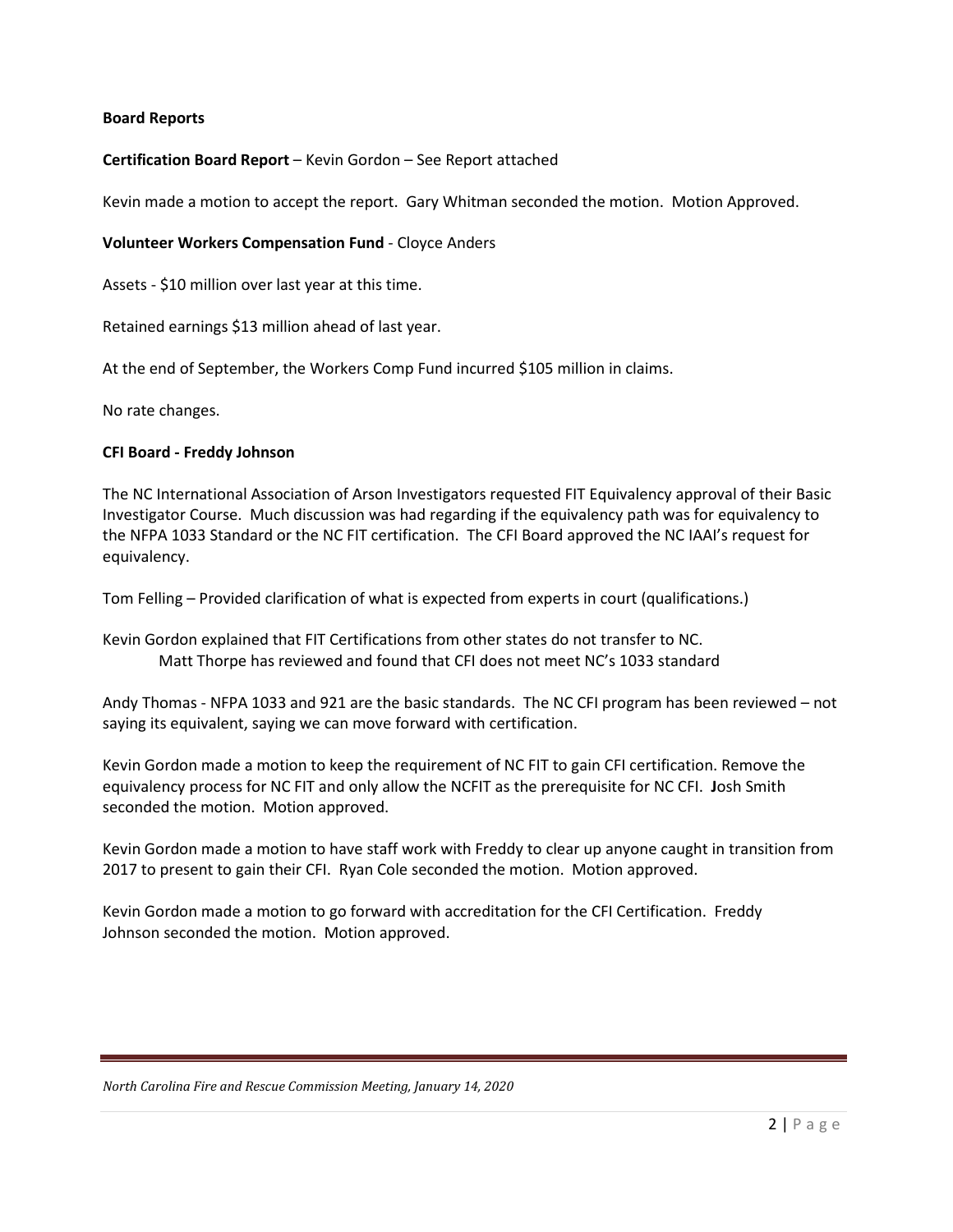### **By-Laws Update - Kevin Gordon**

The Certification Board, CFI Board and the Volunteer Safety Workers Compensation Board have reviewed and approved the by-law changes.

Freddy Johnson made a motion to accept the changes to the by-laws. Phil Welch seconded. Motion approved.

Tom Felling noted that the goal is to have a daft for the committee before next meeting.

### **Meeting Location**

Freddy Johnson asked to move the Commission Meeting locations around to give more opportunity for attendance.

Kevin Gordon made a motion to move the meeting locations for the 2020 year. Cumberland County in April, Kernersville in July, and the Western part of the state in October. Ryan Cole seconded the motion. Motion approved.

### **Appeal for Ed Carter**

Randy Thompson recused himself from appeal discussion.

Freddy Johnson reviewed the recertification application. The recertification process requires a minimum of two fire scene investigations each year. Ed turned in 62 investigations over the five-year certification period. Ed had a job change in 2018 and missed one year of the two investigations per year requirement. The CFI board voted to be consistent with the policy and denied his recertification application. The CFI Board is considering eliminating the requirement in an updated recertification process.

Kevin Gordon made a motion to approve the appeal. Cloyce Anders seconded the motion. Motion approved.

### **Agency Reports**

**OSFM Brian Taylor** – OSFM has lost positions, increased workload, reduced time for specialized classes.

Legislature is back in town. The total fire deaths for the year 2019 was 117. OSFM has an interactive fatality map on the website. Community Risk Reduction Week is next week.

Firefighter Face to Face Requalificaions are scheduled. The Driver Operator, Haz Mat and Instructor Requalification Classes will be online and should be available April 1, 2020. OSFM is hosting a cancer summit March 5 in Wake County.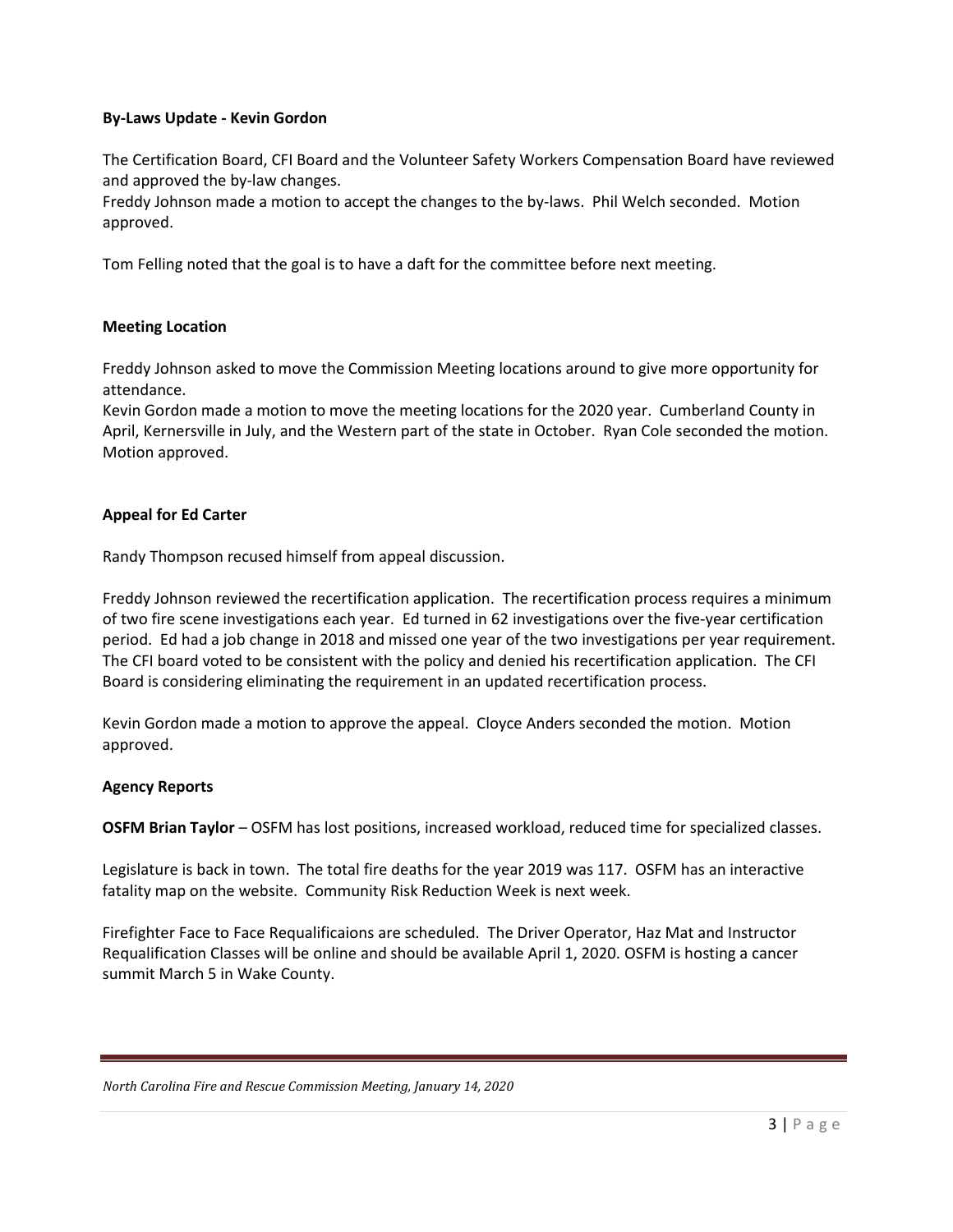### **NCSFA Tim Bradley –** See Attached Report

### **NCAREMS- Robert Poe**

The Annual Meeting was held Beaufort, NC November 22, 2019. Elections for officers was held. Dr. Hervy Kornegy, Jr. was elected Commander and Josh Shumate was elected Vice Commander. Scholarship Applications opened January and will close March 31. Next Director's Meeting will be May 2, 2020. The 2020 Annual Meeting and Competition will be September 10 – 12, 2020 in Beaufort, NC.

### **NCAFC-Ryan Cole**

LODD and cancer summit at Mid Winter by invitation only. The NCAFC bylaws will be voted on at the Mid Winter Conference.

### **NCCCS - Kenny Weatherington**

In 2019 46,000 certification courses were conducted. This is a 20% decrease from previous 2 years.

### **NCSFRI - Jim Hanline**

The Society will have a booth and will be sponsoring a Reception at the Midwinter Conference. The NCSFRI Instructor Conference will be held May 27-30, 2020 at the Charlotte Convention Center.

### **Profession FF Paramedics NC - Josh Smith**

Legislative work continues for funding and presumptive cancer solutions. The IFF will host a political academy for 25 NC Firefighters by invitation will be February in Winston Salem.

### **Dept Labor - Cory Dunphy**

2019-workpalce fatality increased from 49 in 2018 to 58 in 2019. Workplace injury/illness was 1.7 below the national average of 2.4. The Federal OSHA Standard was reviewed and updated incorrect language.

### **Office of Emergency Medical Services- San Juan Simmons**

Since October they have completed paperwork and fees for background predetermination credentialing, implemented an ethics course for disciplinary action. EMS Conference will be the week of March 9<sup>th</sup> in Wilmington.

### **Forestry - Randy Kearney**

Conference is next week. They are predicting the fires will be below normal through April.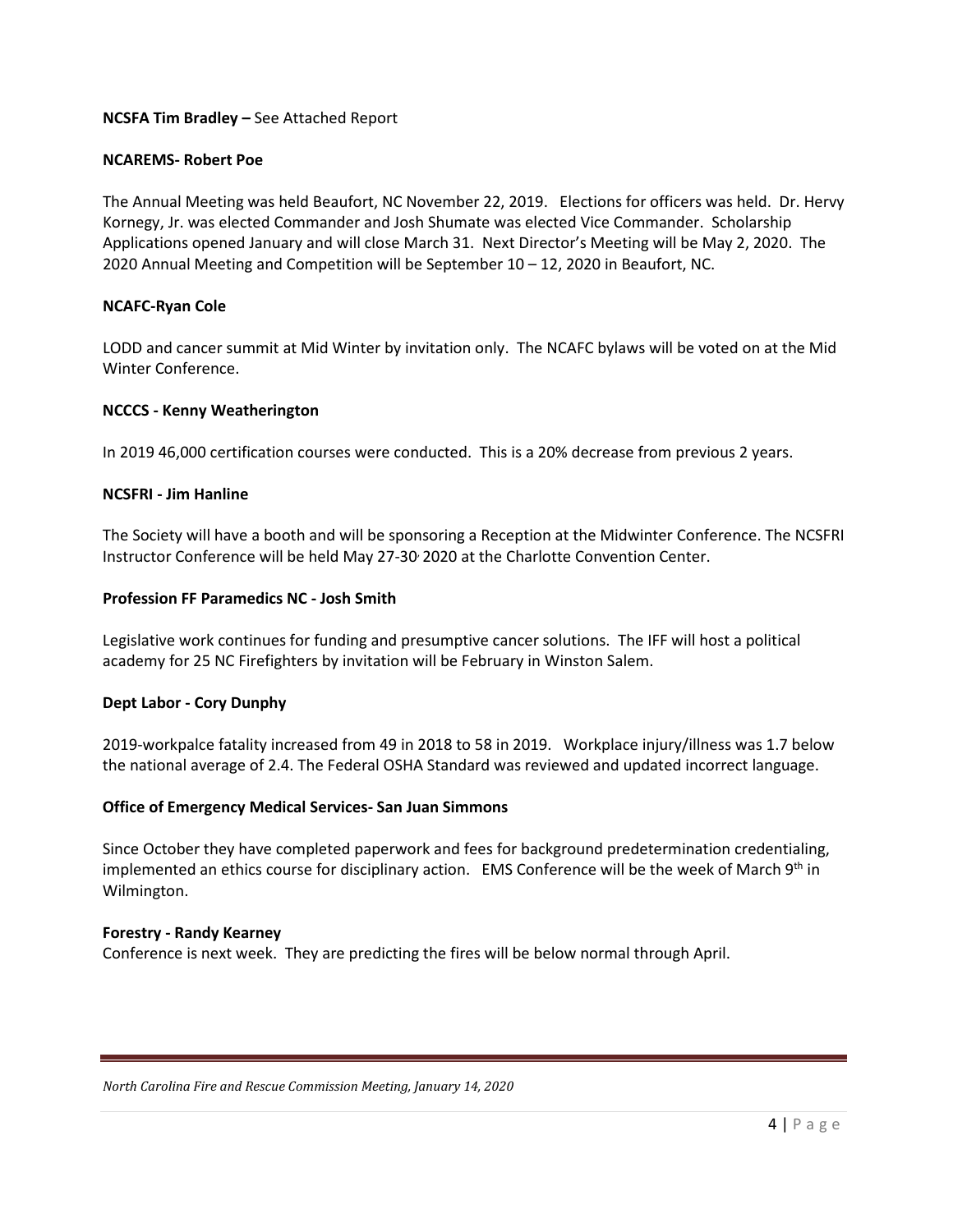Cloyce Anders made a motion to adjourn. Seconded by Kevin Gordon.

Respectfully submitted, Caitlin Rollins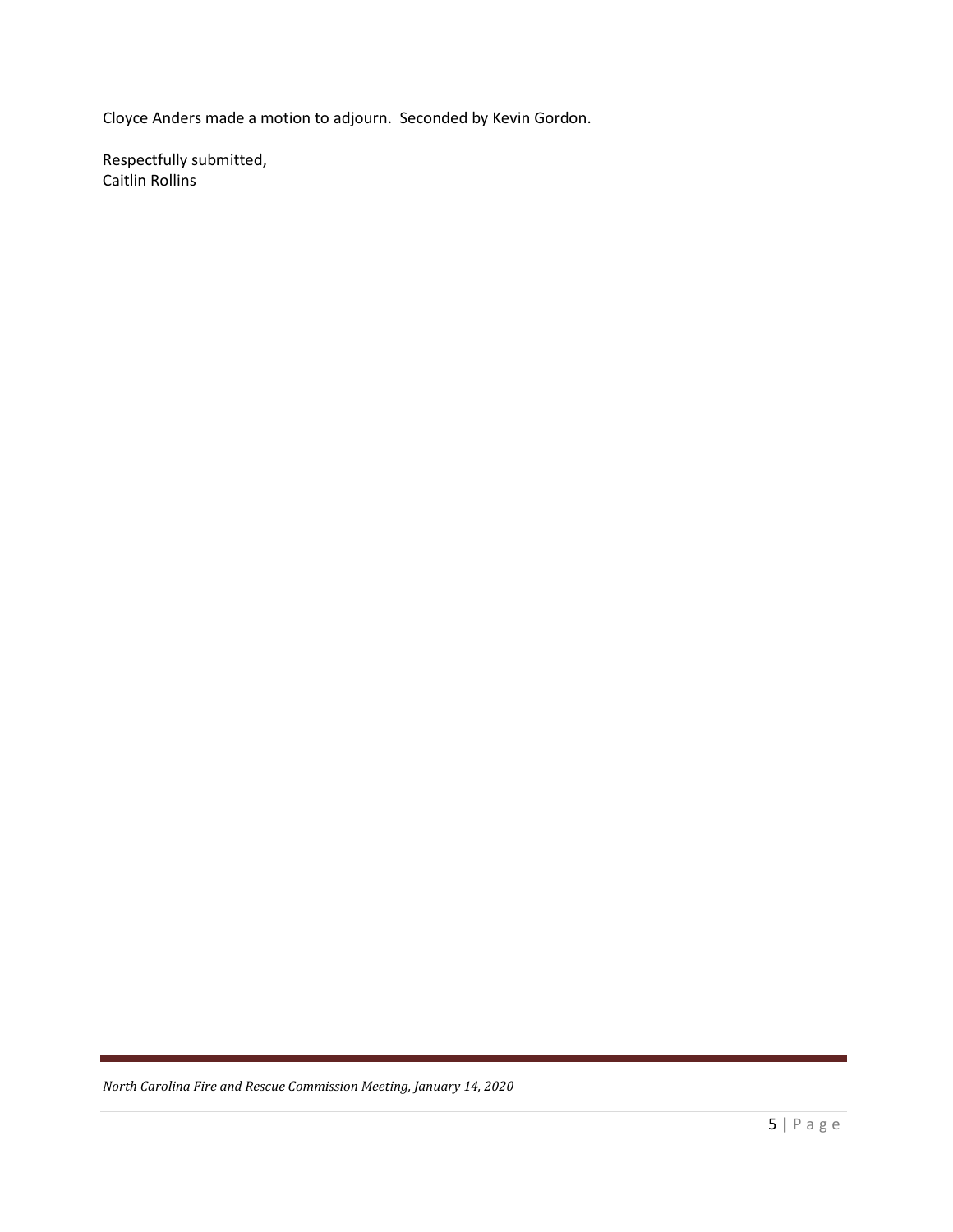### **ATTACHMENTS**

# Certification Board Report – December 10, 2019

### AD-HOC COMMITTEE REPORTS –

**Computer Based Certification Testing** – Committee has not since the last Commission meeting but will see a demo of a possible software solution at the MWC.

### OLD BUSINESS –

- 1. **Program update NFPA 1041-2019 (Instructor)**  Completed and will go-live July 01, 2020.
- 2. **Program update NFPA 1072-2017 (Hazardous Materials)**  Completed and will go-live July 01, 2020.
- 3. **Program update NFPA 1002-2017 (Driver Operator)**  Completed and will go-live July 01, 2020.
- 4. **Program update NFPA 1001-2019 (Firefighter)**  Amended as directed by the Commission in October 2019; Completed and will go-live July 01, 2020.
- 5. **Program update NFPA 1407-2015 (Rapid Interven�on Crews)**  Completed and will golive July 01, 2020.

### NEW BUSINESS –

**Additional program updates to NFPA 1041-2019 (Instructor)** – Recommendation to develop a course, and applicable accredited certification, for Chapters 07 and 08, of NFPA 1041-2019.

- Certification / Qualification issued for NFPA 1041-2019; Live Fire in Charge Instructor (Chapter 7 and Chapter 8).
- Impact: *Existing Live Fire and LP Gas Instructors; three groups –*
	- o All Live Fire qualified under 04Q0133 (Live Fire Qualifica�on NFPA 1403-2012 Edition) and 04Q0134 (LP Gas Qualification NFPA 1403) are eligible for the new NFPA 1041-2019 process and will take an abbreviated face-to-face requalification course. There are ~155 instructors in this group.
	- o All Live Fire qualified under 04Q0133 (Live Fire Qualifica�on NFPA 1403-2012 Edition) are eligible for the new NFPA 1041-2019 process if they successfully completed the face-to-face requalification course which includes content to cover the Chapter 8 of NFPA 1403 (Exterior Live Fire Props). There are ~459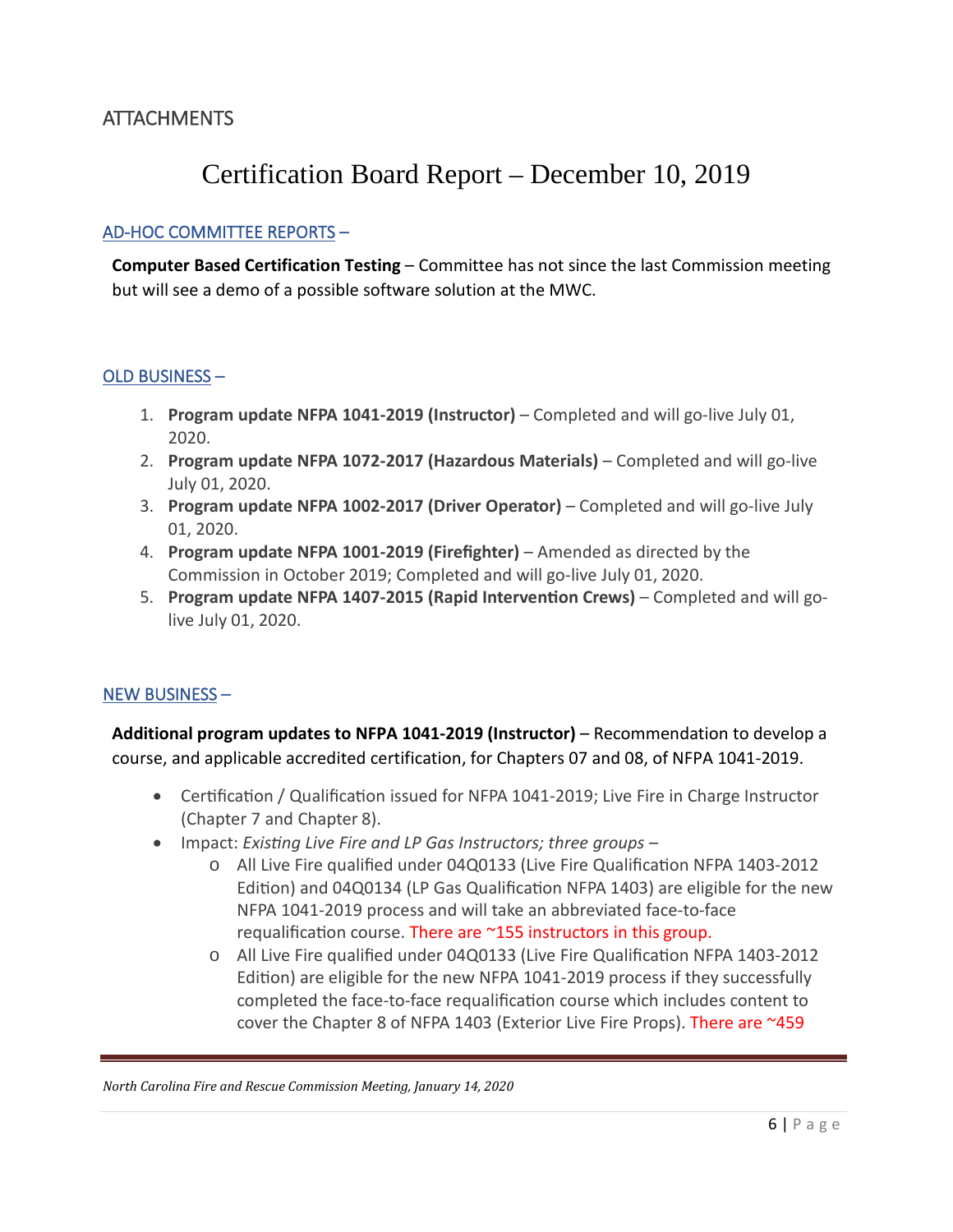### instructors in this group.

- o All LP Gas Instructors, 04Q0134 (LP Gas Qualification NFPA 1403) are NOT eligible for the new NFPA 1041-2019 process and must start the new process described above. There are ~26 instructors in this group.
- Projected timeline: July 01, 2020 June 30, 2021 for requalification process

### **Delivery Agency Applications** –

- Nash Community College Hybrid offerings
- Pitt Community College Hybrid offerings
- Efland Fire Department Fire Department Delivery Agency

1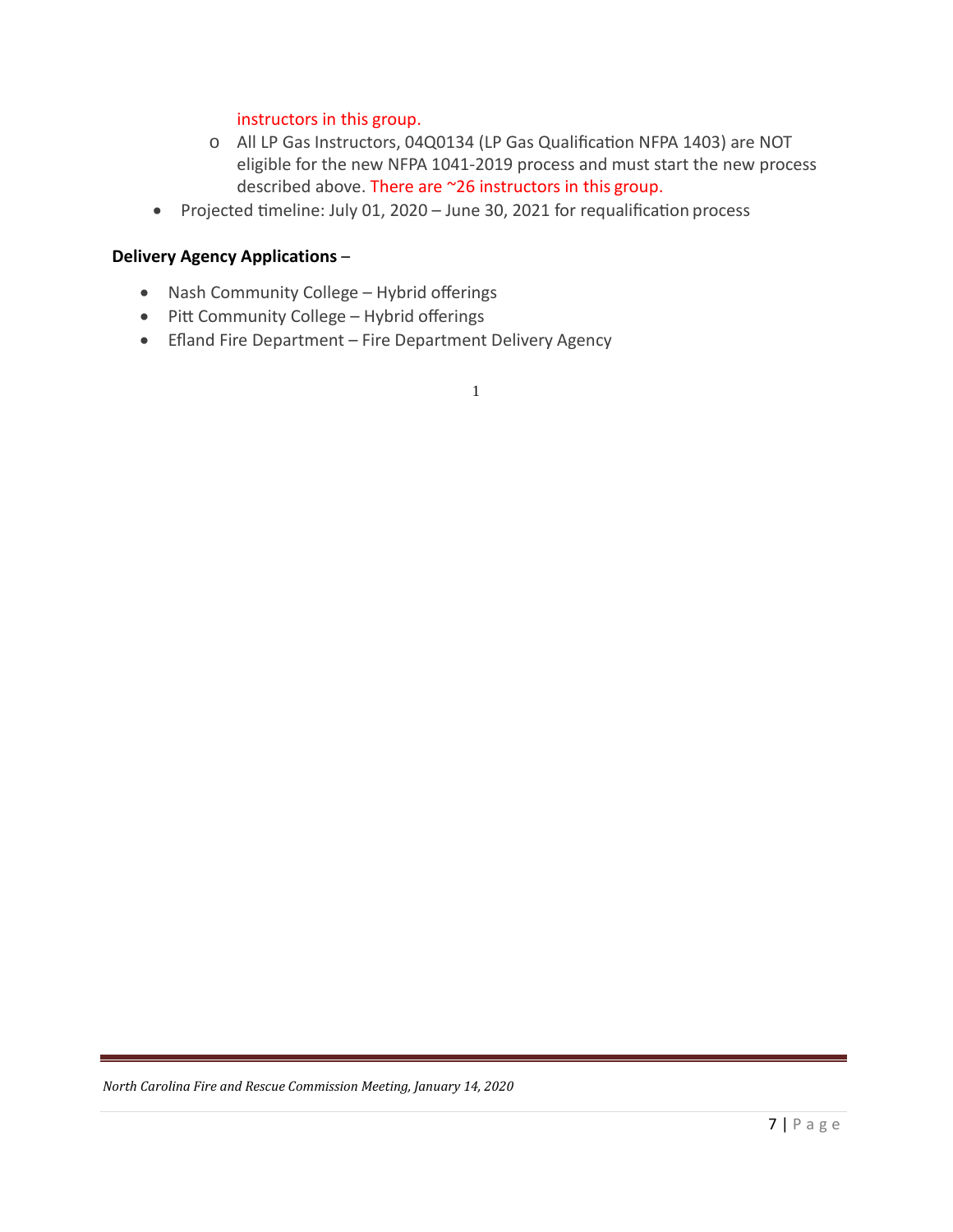# Upcoming Program Updates 2019-2022

|                | NFPA 1041 Life Fire Instructor/In-Charge                                                                                                                            | Standard Release (2019) Available Now                        | Face to Face Red<br>Qualification {07/0                 |
|----------------|---------------------------------------------------------------------------------------------------------------------------------------------------------------------|--------------------------------------------------------------|---------------------------------------------------------|
| $\overline{2}$ | NFPA 1021 Fire Officer I, II, III IV                                                                                                                                | Standard Release (2020) Available Now                        | <b>Online (New Skills</b><br>{07/01-12/31/2020          |
| 3              | NFPA 1006 Technical Rescuer (All<br>Levels)                                                                                                                         | Standard Release (Fall 2021)                                 | <b>TBD</b>                                              |
| 4              | NFPA 1035 Fire & Life Safety Educator I,<br>$  $ $  $<br>NFPA 1035 Requested New Levels<br>1. Youth Fire-Setter Specialist/Manager<br>2. Public Information Officer | Standard Release (Fall 2021)                                 | <b>Online (New Skills</b><br><b>All Will Need Pilot</b> |
| 5              | NFPA 1033 Fire Investigator                                                                                                                                         | Standard Release (Fall 2022)                                 | <b>Online (New Skills</b>                               |
| 6              | NFPA 1002 Driver Operator<br>NFPA 1072 HazMat                                                                                                                       | Standard Release (Fall 2022)<br>Standard Release (Fall 2022) | <b>TBD</b><br><b>TBD</b>                                |
|                | PROJECT NAME<br>(TYPE){DATES}                                                                                                                                       | <b>RELEASE DATE</b><br><b>UPGRADE NEEDED</b>                 |                                                         |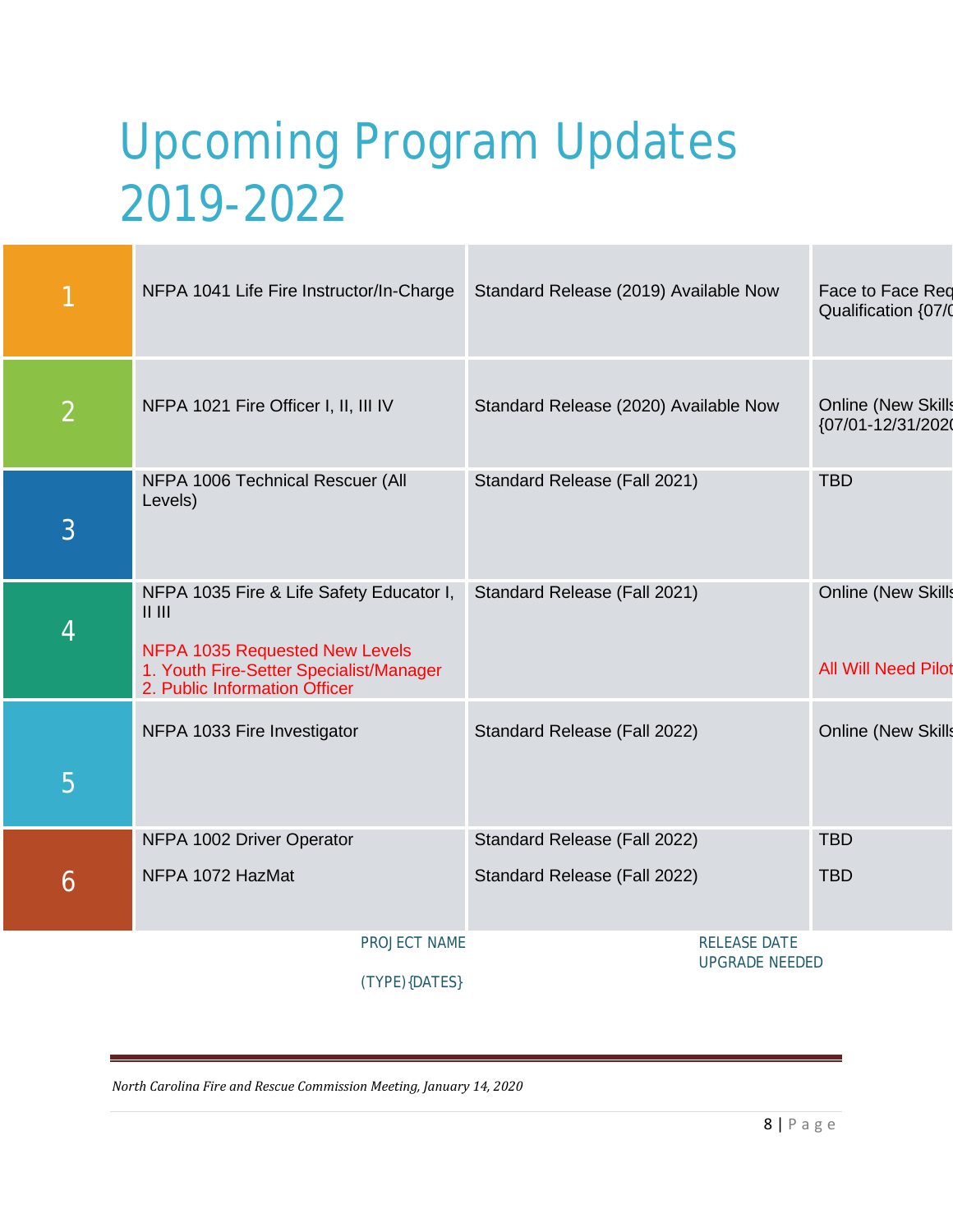### NCSFA REPORT

# **Roster Reporting Requirements**

Rosters are due by January 15<sup>th</sup>. This includes the membership roster as well as the certification of firefighters.

Last year we only had 7 departments not submitting rosters out of 1316, and around 30 not submitting BTR reports.



*NC First Responder Day September 11 of each year.*



**North Carolina State Firefighters' Association** 

# **Relief Fund Update**

Last year continued to be an extremely active year for relief fund usage and approval. In 2019 we handled 502 requests, or an average of 42 per month, for a total of \$2,469,764 not including the pre-approved SRP payments. The highest type of requests was Medical Financial Hardships, or destitution.

I would remind everyone that it is critical for those at or near their maximum of \$2,500 per rostered firefighter to watch their balance closely. We still have fire departments submitting reports that are over their maximum. This will result in them not being able to receive their check at the end of the fiscal year from DOI.

# **Scholarship and Grants**

Scholarships are now open on-line for 2020. There are 15 scholarships per region awarded each year. The scholarships include \$2,000 Associate's, \$8,000 Bachelor's and \$10,000 Master's Degree awards.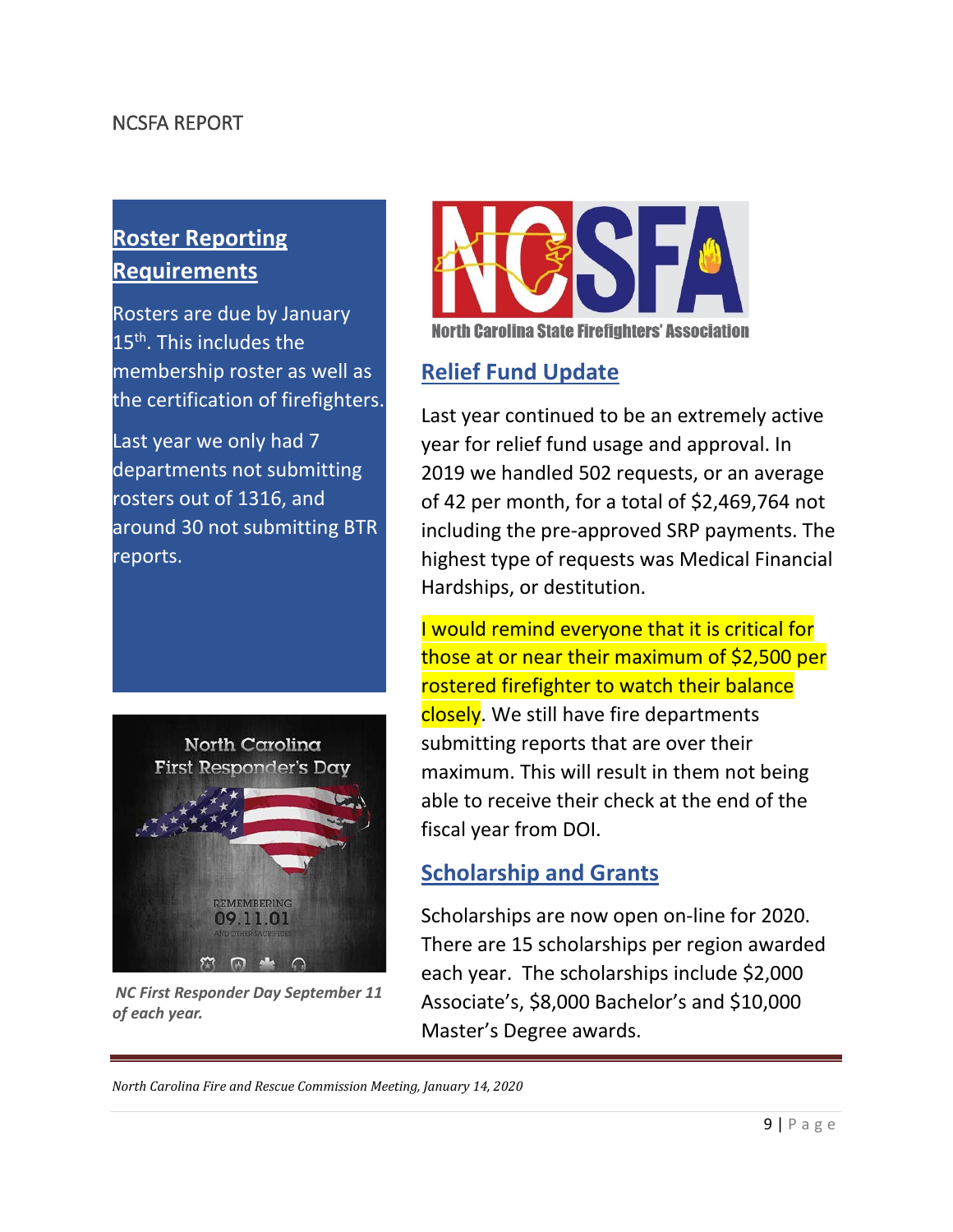We also have (8) \$500 training grants available per region. We hope it expands in the future. There were 3 from the Eastern, and one each from the Piedmont and Western.

The electronic submission due date for the scholarship and grant applications is March 15.

# **Legislation**



This year, 2020, will be the continuation of the 2019/2020 two-year session and is normally referred to as the Short Session. Bills that are eligible normally are those that involve appropriations, finance, or passed one of the two chambers in 2019. Of course, as always, the Legislature can amend the rules. There are several key items held over from last year that impact the fire service:

# **Potential issues for the fire service this year include**:

- Continuation of SAR Funding  $-$  Some funding was put in the DPS budget, but it is non-recurring funds.
- Separation Allowance for Career Firefighters
- Continuing to add cancer benefits for LODD Two additional cancers were added in the budget bill last year but has not gone into effect due to the veto.
- Presumptive Cancer or Cancer Coverage for Firefighters
- Increased Arson Penalties for Certain Types of Arson HB 606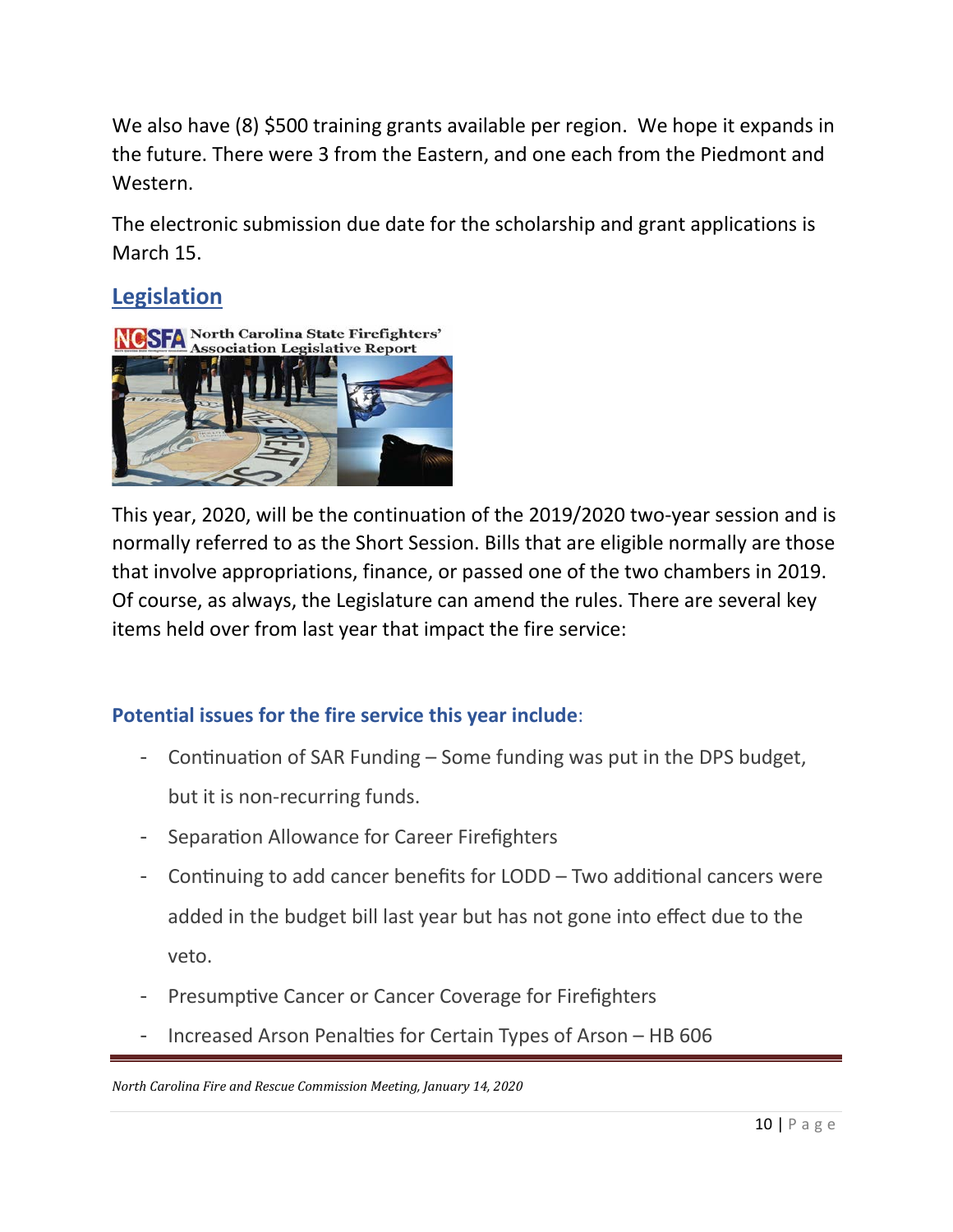- Recognizing PTS as a Workers Comp Illness HB 622
- Building code issues that we would want to oppose
- Fireworks that we would want to oppose

**Legislative Day** Thus far, Legislative Day has not been scheduled for this year.

# **2019 Legislation Passed Effecting the Fire Service**

**NC Bills**

**[H](http://www.ciclt.net/sn/leg/l_detail2.aspx?ClientCode=ncsfa&L_ID=1800967)  [0018](http://www.ciclt.net/sn/leg/l_detail2.aspx?ClientCode=ncsfa&L_ID=1800967)** Monitor Julia Howard Allow Absentee Ballots/Fire District Election

**7/19/2019 - Ch. SL 2019-136**

*This bill now allows absentee ballots during fire district elections. The Chapter Law is written above. Applicable section:*

**SECTION 1. G.S. 163A-1295(c) is repealed. SECTION 2. This act is effective when it becomes law and applies to fire district elections held on or after that date.**

**[H](http://www.ciclt.net/sn/leg/l_detail2.aspx?ClientCode=ncsfa&L_ID=1867263)  [0220](http://www.ciclt.net/sn/leg/l_detail2.aspx?ClientCode=ncsfa&L_ID=1867263)** Support Mitchell **Setzer** Under Part X, clarifies the NC Fire and Rescue Commission Rule Making Authority.

**7/26/2019 - Ch. SL 2019-179**

*This bill passed clarifying rule making authority of the Fire and Rescue Commission. Applicable Section:*

**PART VIII. CLARIFY RULE-MAKING AUTHORITY FOR STATE FIRE AND RESCUE COMMISSION SECTION 8. G.S. 58-78-5(a) is amended by adding a new subdivision to read: "(a) The Commission shall have the following powers and duties: … (17) To adopt, modify, or repeal any rules and regulations necessary for the purpose of carrying out the provisions of this Article."**

**[H](http://www.ciclt.net/sn/leg/l_detail2.aspx?ClientCode=ncsfa&L_ID=1884797)  [0283](http://www.ciclt.net/sn/leg/l_detail2.aspx?ClientCode=ncsfa&L_ID=1884797)** Support Brenden Jones Provides benefits (\$100,000) to Public Safety Officer murdered while performing their duties.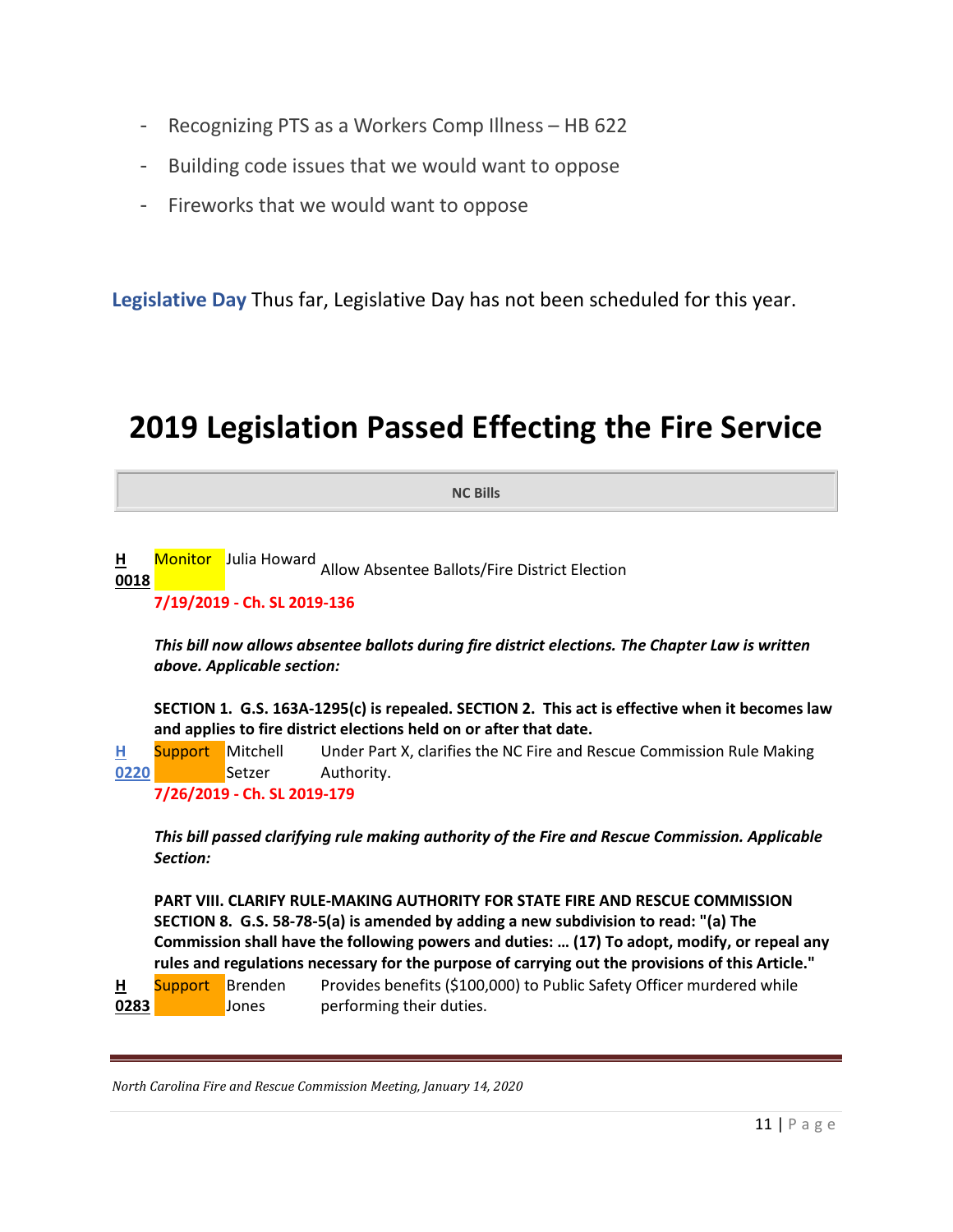8/28/2019 - Passed House and Senate.

*This bill Is now* **Ch. SL 2019-228***.*

**[H](http://www.ciclt.net/sn/leg/l_detail2.aspx?ClientCode=ncsfa&L_ID=1918273)  [0597](http://www.ciclt.net/sn/leg/l_detail2.aspx?ClientCode=ncsfa&L_ID=1918273)** Support James Adams Wildlife Resources Commission Amends 8/27/2019 - Ch. SL 2019-204

*This bill adds a section granting reduced lifetime hunting/fishing licenses to volunteer firefighters with more than five consecutive years including the previous year. It is effective in October, but specifics on process have not been released. Applicable Section:*

**FEE REDUCTION OF LIFETIME HUNTING AND FISHING LICENSES ISSUABLE TO A VOLUNTEER FIREFIGHTER WHO HAS SERVED FOR AT LEAST FIVE YEARS SECTION 12. G.S. 113-276 is amended by adding a new subsection to read: "(o) An eligible member of a volunteer fire department for five consecutive fiscal years, including the prior fiscal year, may be issued any adult resident lifetime license issued and administered by the Wildlife Resources Commission for fifty percent (50%) of the applicable license fee amount. For purposes of this subsection, the term "eligible member" means an individual appearing on the certified roster of eligible firefighters submitted to the North Carolina State Firefighters' Association under G.S. 58-86-25."** 

**[H](http://www.ciclt.net/sn/leg/l_detail2.aspx?ClientCode=ncsfa&L_ID=1921519)  [0675](http://www.ciclt.net/sn/leg/l_detail2.aspx?ClientCode=ncsfa&L_ID=1921519)** Monitor Mark Brody Creates a "Residential Change-out Inspector Certification under the Code Qualifications Board to inspect change outs in residential homes. **7/26/2019 - Ch. SL 2019-174**

*This bill has passed and creates a change-out inspector qualification and various other changes to the building code. The Chapter Law is listed above.*

**[H](http://www.ciclt.net/sn/leg/l_detail2.aspx?ClientCode=ncsfa&L_ID=1925472)  [0966](http://www.ciclt.net/sn/leg/l_detail2.aspx?ClientCode=ncsfa&L_ID=1925472)** Johnson Monitor Linda 2019 Appropriations Act

7/1/2019 - House - Placed on Cal for 07/08/201

*This bill has passed both Chambers, but was vetoed by the Governor. The House voted 9/11/19 to override the Governor's veto and it passed, but the Senate has not passed an override. Several Sections apply to the fire service as follows:*

*Included in the budget bill was a \$2 million-dollar appropriation for Search and Rescue Funds in 2010/2020, and a \$1,000,000 appropriation in 2020/2021. Also included in the budget bill was the addition of two types of cancer to LODD, Oral Cavity and Pharynx Cancer, and Intestinal Cancer was changed to Cancers of the Small Intestine. Those are added to Mesothelioma, Testicular, and Esophageal bringing the total to six. In addition, the General Assembly provided more funding to the Fire and Rescue Workers Pension than required by annual contribution formulas. Search and Rescue Funds are on page E46 and E50 of the report. Cancer is on 292 and 293 of the budget bill. There are also numerous directed grants in Section 52 to individual fire departments.*

*North Carolina Fire and Rescue Commission Meeting, January 14, 2020*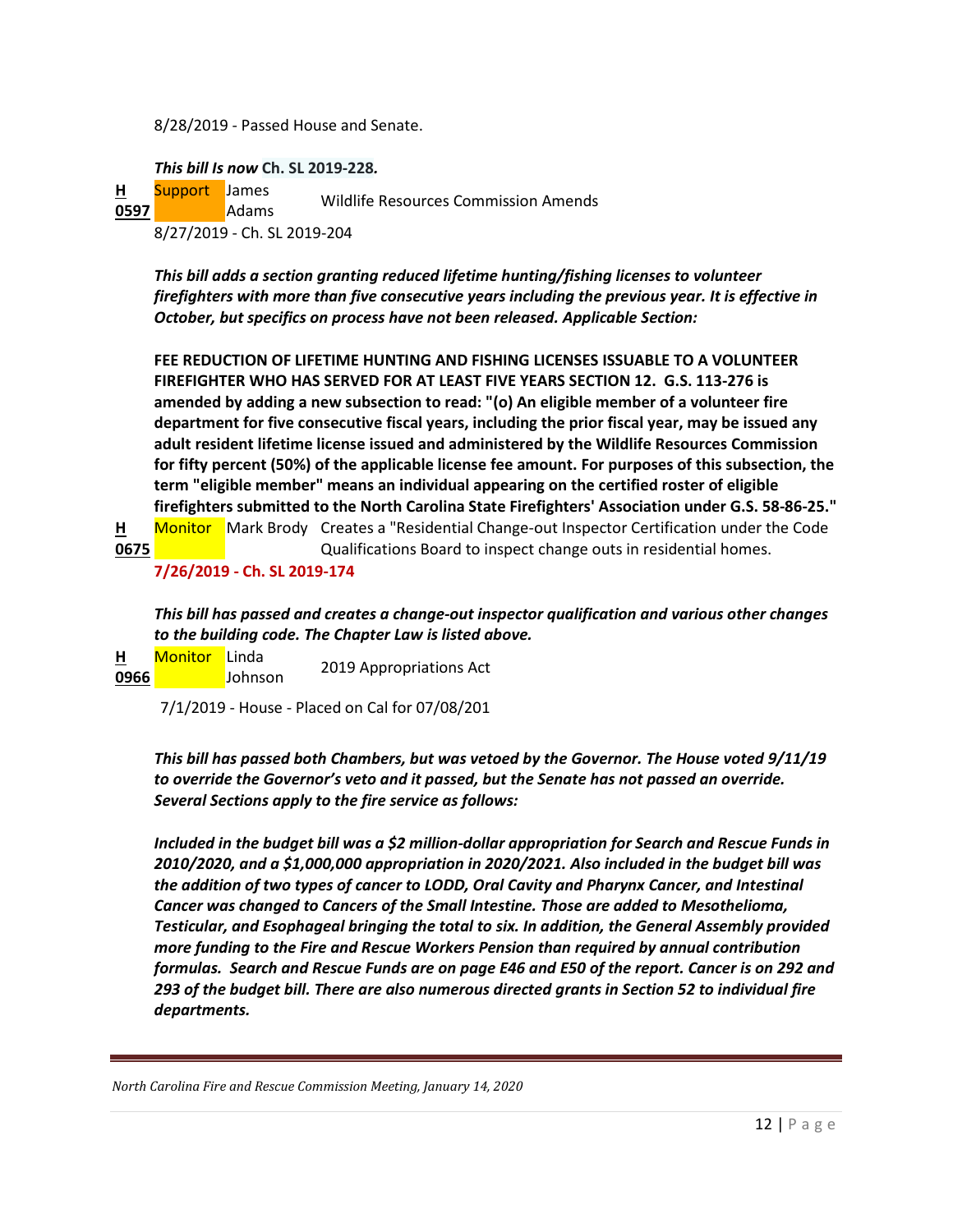**[S](http://www.ciclt.net/sn/leg/l_detail2.aspx?ClientCode=ncsfa&L_ID=1811799)  [0029](http://www.ciclt.net/sn/leg/l_detail2.aspx?ClientCode=ncsfa&L_ID=1811799)** Support Danny Britt Move Over Law/Increase Penalties/Amber Lights **7/22/2019 - Ch. SL 2019-157**

*This bill passed and is now Chapter Law. See designation above. It changes the penalty from a Class I Felony to a Class F Felony.* 

*For a full listing of 2019 NC Legislation action, see our web page ncsfa.com under Legislation or join Capital Impact.*



# **Federal Legislation**

### Several items of interest passed Congress this year as well.

- \$355 million each for AFG and SAFER (up from \$350 million)
- \$46.8 million for USFA (up from \$44.18 million, but all of that increase is going to building improvements, so no addi�onal funding for programs)
- \$18 million for the Volunteer Fire Assistance (Rural Fire Capacity) and \$82 million for State Fire Assistance (State Fire Capacity) grant programs (up from  $$17$  million and  $$81$  million, respectively)
- \$2.5 million for the National Firefighter Registry (up from \$1 million last year, but more importantly \$2.5 million is full funding)
- \$5 million for the SIREN grant program (SIREN was created a year ago but this is the first time it has been funded). In December 2018, Congress passed the SIREN Act, establishing a grant program at the Department of Health and Human Services for rural EMS agencies to help pay for equipment, training, and staffing. SIREN grants are capped at \$200,000 and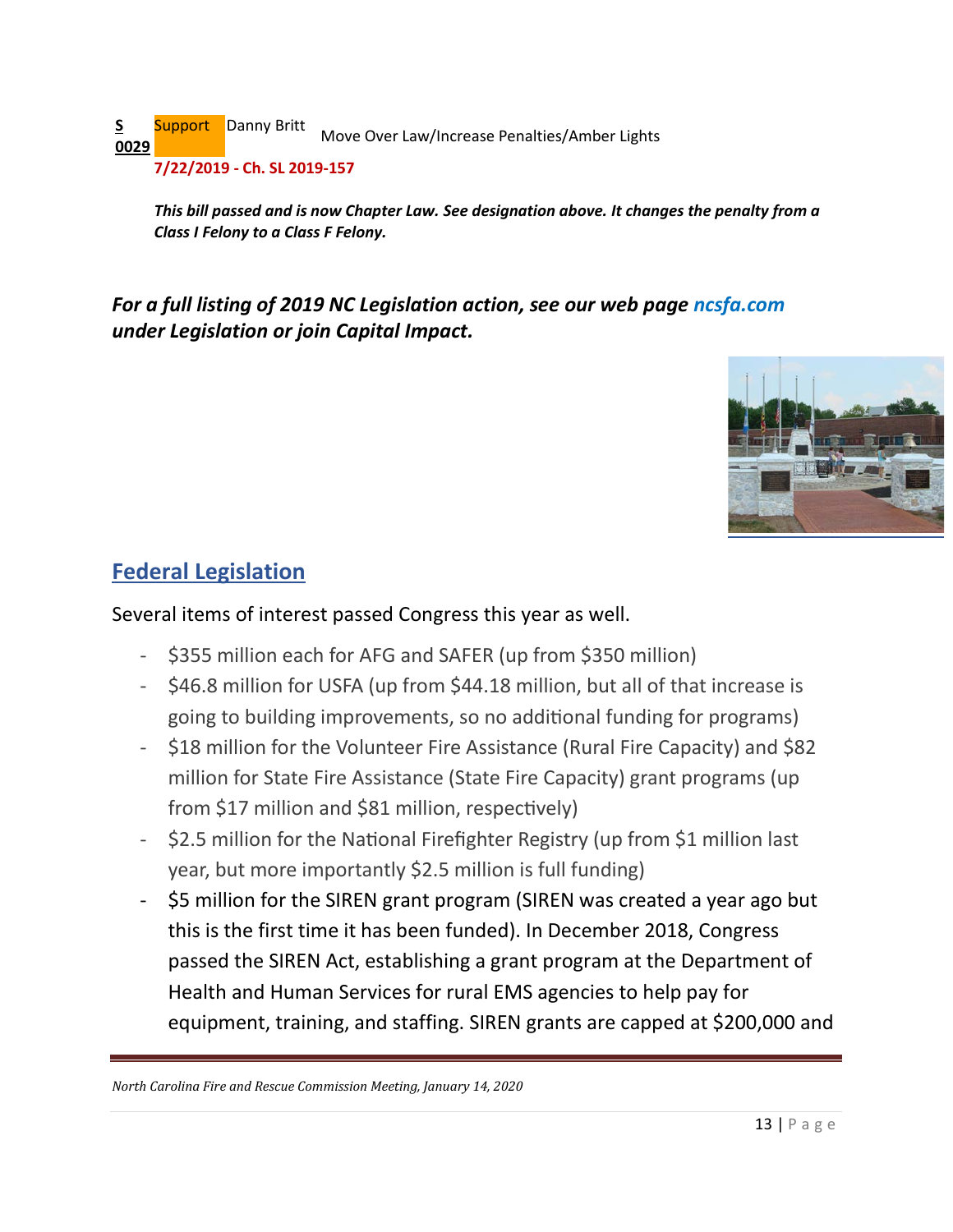there is a ten percent local matching requirement. Public and private, nonprofit EMS agencies that serve rural areas are eligible to apply for SIREN funding.

- A one-year reinstatement of the Volunteer Responder Incentive Protection Act, exempting the first \$600 and any property tax benefits or stipends that a volunteer receives as a reward for their service from being subject to federal income taxation/reporting. The 2020 law provides an exclusion from taxable income for "qualified payments to volunteer firefighters or EMS personnel". This is a maximum of \$600.00 per year, which was also an increase in the current legislation. The amount was previously capped at \$360.00 annually.
- There is also a tax bill that may be passed (I'm told it will be added to one of the appropriations bills) that includes a provision that will make it possible for small businesses to claim a tax benefit for retrofitting commercial structures with fire sprinklers. That had been intended as part of the 2017 tax reform/cut bill but there was a drafting error which this bill will fix.
- VRIPA (which is in the bill) and the language impacting fire sprinklers (which still needs to be added) are probably the most significant positive developments. On VRIPA it is only a one-year extension, but it permanently changes the code to increase the tax-free amount from \$360 to \$600 per year, and puts us in better position politically to get permanently extended next year.

# **Board Retreat**

Last November the NCSFA Board held an annual retreat under the direction of President AC Rich to discuss future issues for the Association. The retreat was successful and the Board has been working hard to begin implementation of new issues, while maintaining and improving service offered from the past.

# **Joint NCSFA/NCAFC Meeting**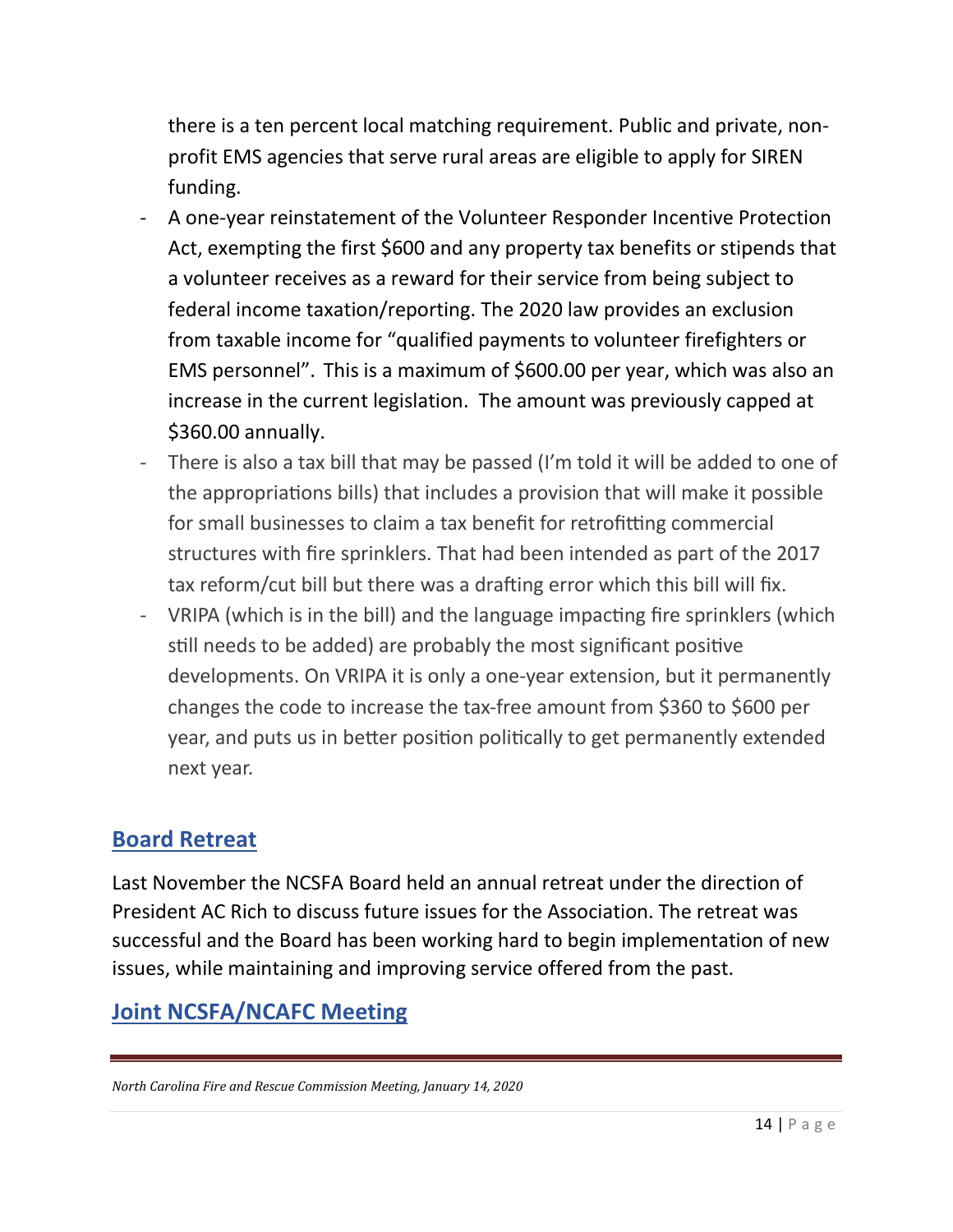The Boards of the NCSFA and NCAFC held a joint Board meeting in December to discuss issues and ideas. The two Boards work well together and continue to collaborate on issues affecting our membership.

# **SAFRE Conference**

This year's dates for the SAFRE Conference are August 12-15th, 2020, with the hashtag #UnitedByPurpose. On-line registration will be available in the near future on our web-site. Course selections have already been made and I can tell you this year we will have some great classes. We'll have more as the time grows closer, but please mark your calendar for that week.

# **Summit at Mid-Winter**

We will be hosting a Summit for the 5th year this year at Mid-Winter, January 28<sup>th</sup> at 9:00. This will include the Board members from the NCSFA, NCAFC's, and the Boards from all three regional associations (Western, Eastern, and Piedmont). It will also include representatives from the Fire Marshal's Association and the PFFPNC. Legislation will be the central theme for this year's discussion, as well as any new program being provided by the Regions.

# **NCSFA Historian Work**

Our Statistician, Dennis Pressley, has continued work under the new responsibility of Historian, as predicated by the bylaw change in 2018. Mike Legeros, from Raleigh, has begun formulating historical information. Some of this was displayed at the Annual Conference last year. Completing the history may be a multi-year project, but it is the NCSFA's hope we'll have a complete history of the Association, and the NC Fire Service in general.